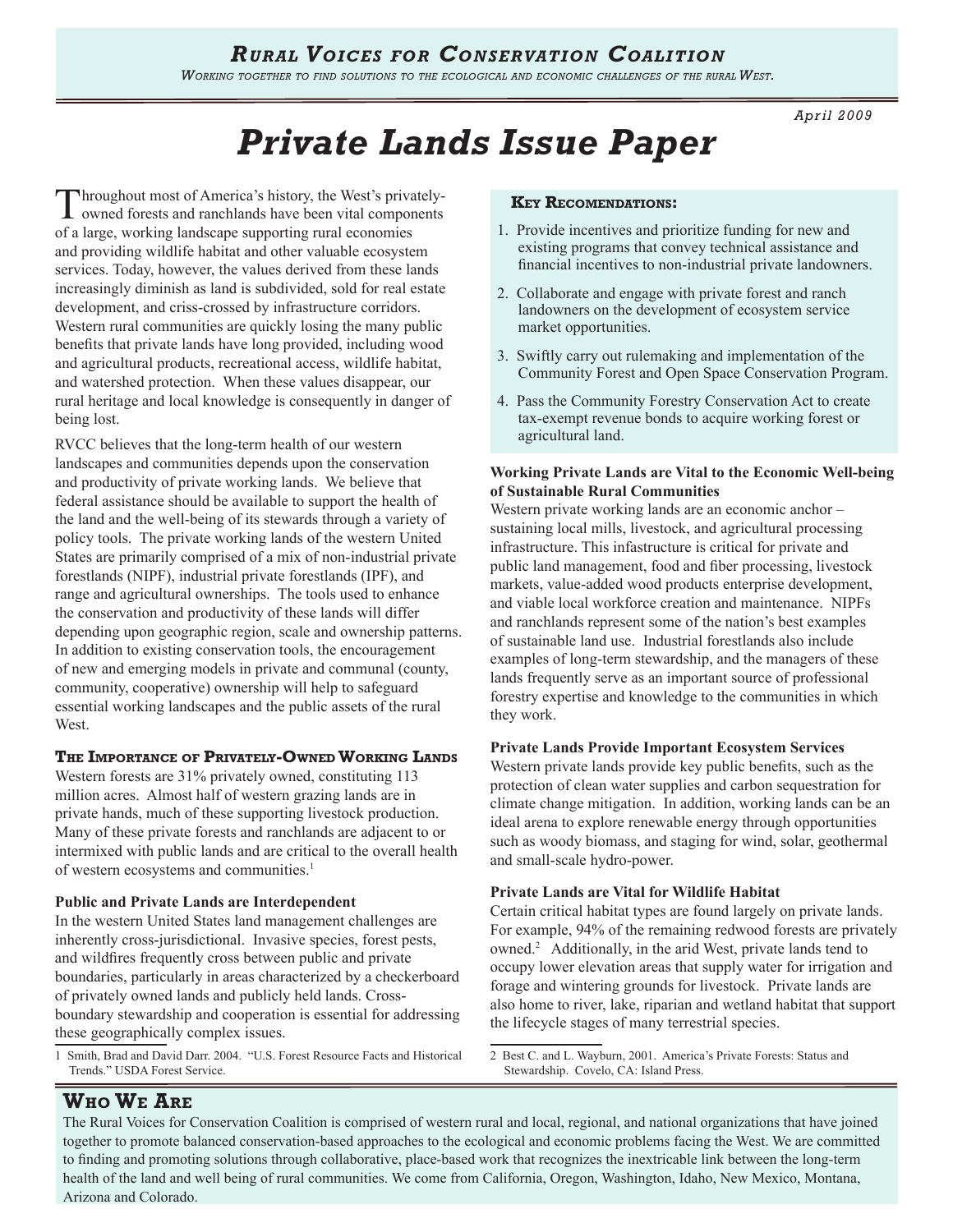# **Private Lands Provide Open Spaces, Scenic Views, and Recreational Access**

Private working lands serve as buffers between towns or cities and nearby public lands. Open spaces and the rural character afforded by working farms, ranches, and forests are important to maintaining a locally diversified and stable economy. Rural economic activities such as tourism, guiding, and outfitting businesses are directly tied to the contiguous landscapes that sustain wildlife populations, intact ecosystems, and healthy people.

# **Land Conversion Facts**

- Every day, America loses more than 4,000 acres of open space to development. That means we lose around three acres of open space per minute.<sup>1</sup>
- Over the past decade there has been a 1.6 million acre decrease in ranchlands each year.2 Roughly 1.5 million acres of private forests are lost each year to development and other non-forest uses.
- According to the U.S. Forest Service, more than 40 million acres of rural land could be converted to urban/developed uses by  $2050$ .<sup>3</sup>
- Between 1995 and 2004 half of the nearly 70 million acres of private industrial timberland ownership in the U.S. changed hands.4
- 1 Bosworth, Dale. 2003. Speech at Izaak Walthon League, 81st Annual Convention, Pierre, SD, 2003. "We Need a New National Debate". September 17. (http://www.fs.fed.us/news/2003/speeches/07/bosworth.shtml)
- 2 Sullins, Martha J., et al. 2008. "Without clear vision and support, ranches turn into subdivisions." Headwaters News, January 8. (http://www.head watersnews.org/p.010803.html)
- 3 Stein, Susan, et al. 2005. "Forests on the Edge: Housing Development on America's Private Forests." U.S.D.A. Forest Service.
- 4 Collins, Sally. 2007. Speech by Sally Collins, Associate Chief of the U.S.D.A. Forest Service, June 21. (http://www.fs.fed.us/news/2007/ speeches/06/ecosystem.shtml)

# **Threats to RuralWestern Private Lands**

Private forests, ranch, and agricultural lands are facing enormous development pressure in communities across the West. This pressure is creating unprecedented challenges for those working to safeguard the diverse amenities derived from rural western lands.

#### **Development of Private Lands Fragments Landscapes and Compromises the Ecological Integrity of Adjacent Public Lands**

In many parts of the West, intact forests, ranches, and agricultural lands are being broken up into smaller parcels and sold for development or speculation. Nearly 2 million acres of forestland—an area the size of Yellowstone National Park—are broken into smaller properties each year.<sup>3</sup> The associated network of roads, fences, cleared areas, and human traffic threaten wildlife, watershed integrity, and rural livelihoods. Fragmentation increases the number of landowners and land managers, making it difficult to implement consistent conservation measures at a landscape scale. This trend has prompted the U.S. Forest Service to list the loss of open space as one of the "Four Threats" in the agency's strategic agenda for dealing with threats to healthy forests and grasslands. According to the U.S. Forest Service, "Development of open space affects the Forest Service's ability to manage the National Forests and Grasslands, as well as our ability to help private landowners and communities manage their land for public and private benefits."<sup>4</sup>

#### **Development of Private Lands Increases Fire Risk and Cost to Federal, State and Local Governments**

As housing expands further into fire-prone forests and away from existing fire management infrastructure, the potential for life and property losses increases. The meteoric rise in fire suppression costs is in large part due to the high cost of protecting recently-built structures in the wildland-urban interface (WUI) as both industrial lands and non-industrial private forest and ranchlands are divested for development purposes. Approximately 85% of the Forest Service's fire suppression budget is spent on approximately 2% of fires, primarily in areas where millions of people have moved into forestlands to live.<sup>5</sup> Wildland fire management activities (the largest cost being suppression) rose from 13% of the agency's budget in fiscal year 1991 to nearly 50% in fiscal year 2009.<sup>6</sup> Fire suppression costs will only continue to rise as development encroaches into the WUI.

# **Case in Point**

Only 14% of forested western private land adjacent to public land is currently developed for residential use. Yet, based on current growth trends, the likelihood of development on the remaining 86% is rapidly increasing.

If homes are built in 50% of the forested areas where private lands border public land, annual federal firefighting costs could range from \$2.3 billion to \$4.3 billion per year. In FY 2009, the entire U.S. Forest Service budget request totaled \$4.1 billion.

Sources: Headwaters Economics (www.headwaterseconomics.org); US Forest Service (http://www.fs.fed.us/aboutus/budget/)

# **Insufficient Federal Assistance to NIPFs and Ranchland Owners Threatens the Protection of Public Benefits as well as Employment Opportunities**

Funding for stewardship programs, technical assistance, and financial incentives for communities and private landowners remains insufficient. The Forest Service's State and Private Forestry initiatives and the Natural Resource Conservation Service's programs within the USDA provide critical technical and financial assistance to private landowners and communities. The lack of adequate support for these programs threatens landowners' ability to safeguard important public values such as clean air and water, stable soils, wildlife and fish habitat, high quality food and fiber, and reduction of risk from wildfire. Moreover, during uncertain economic times, the employment opportunities that result from stewardship activities on private lands cannot be overlooked.

4 U.S. Forest Service. 2006. "Four Threats to the Health of the Nation's Forests and Grasslands". ( http://www.fs.fed.us/projects/four-threats/)

<sup>3</sup> Best C. and L. Wayburn. 2001. America's Private Forests: Status and Stewardship. Covelo, CA: Island Press.

<sup>5</sup> From comments made by USDA Undersecretary of Agriculture, Mark Rey, quoted on the American Recreation Coalition Website (http://www.funoutdoors.com/node/view/1808)

<sup>6</sup> Issue brief by the Wilderness Society: "About the FLAME Act Bill" ( http:// wilderness.org/OurIssues/Wildfire/flame\_act.cfm)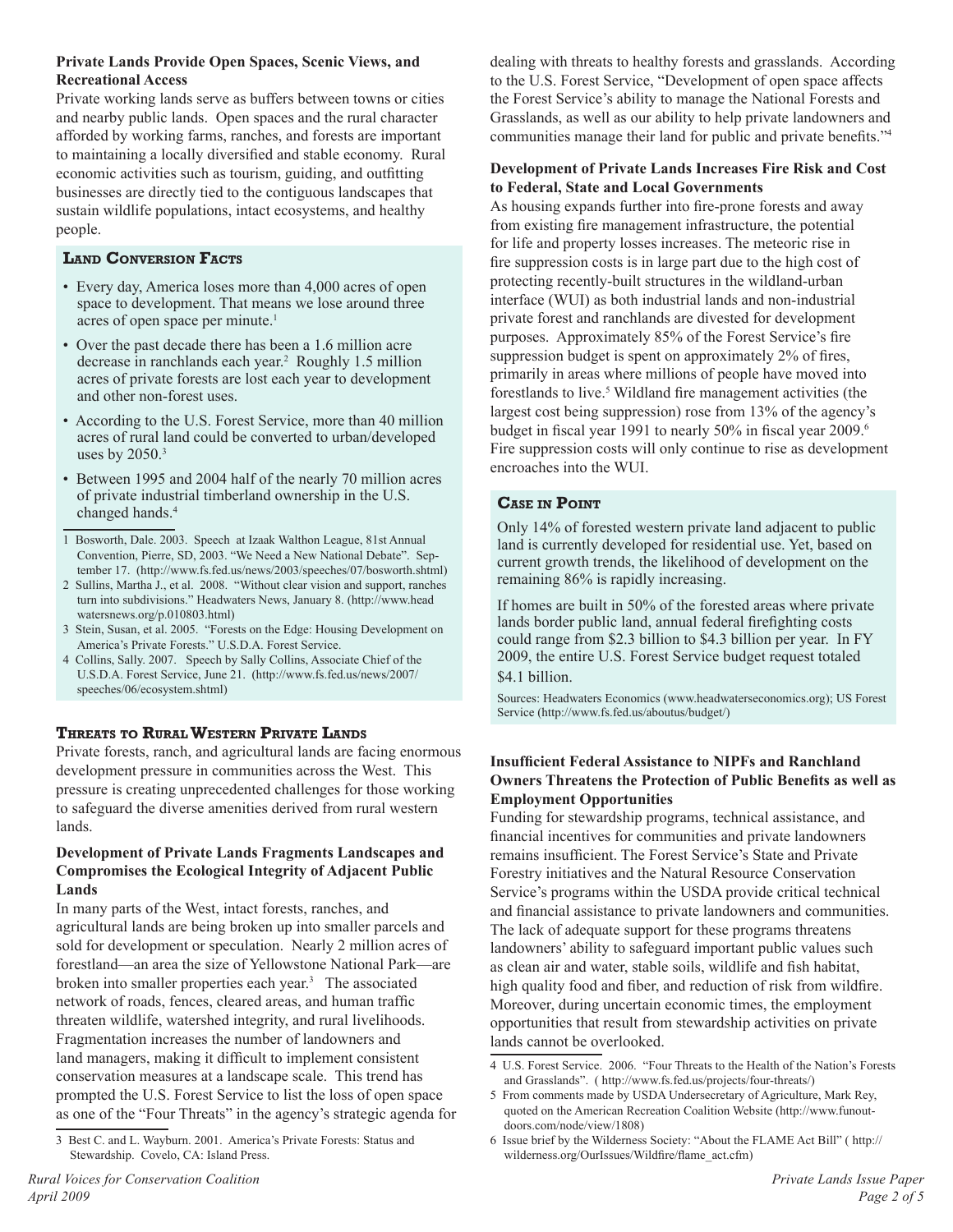# **Corporate Divestment of Timberland Creates an Uncertain Future**

In the last ten years Timberland Investment Management Organizations (TIMOs) and Real Estate Investment Trusts (REITs) have purchased much of the privately owned industrial forestland in the United States.<sup>7</sup> TIMOs and REITs operate with high return expectations, which frequently means that considerations about supporting local mill infrastructure or maintaining contiguous open space take a back seat to short-term financial gains.

# **The Next Generation of NIPF and Ranchland Owners Lack Opportunity and Expertise to Continue Serving as Stewards of these Working Landscapes**

According to 2005 data, 60% of family-owned forestlands belong to people age 55 or older.<sup>8</sup> The decline of processing facilities and decreased markets for products from family owned private lands have significantly changed the financial realities associated with owning these NIPFs. Frequently, the inheriting generation either chooses not to, or cannot, continue to own their family's land due to a lack of financial opportunities, such as markets for forest products, and to the costs of managing the land. As development pressures increase and market opportunities decrease, many landowners have no choice but to sell their land for development. Valuable stewards are lost as lands are sold to new owners lacking land management knowledge and community connections.

# **Recommendations for Maintaining PrivateWorking Lands**

The federal government plays a key role in ensuring the conservation and maintenance of private working lands in the United States. Resources for private landowners include; technical assistance, financial incentives for land stewardship, and land easement and acquisition programs to stem development pressures. The RVCC has developed the following recommendations for policy action as a place to begin addressing some of the most critical land management and conservation needs of private, rural lands in the West.

# **Administrative Recommendations**

- *1. Provide incentives and prioritize funding for new and existing programs that convey technical assistance and financial incentives to non-industrial private forest and ranchland owners.*
	- 1a. The USDA should swiftly carry out rulemaking and implementation of 2008 Farm Bill Conservation, Forestry, and Energy Programs. Ensure that these programs include increased incentives for NIPF and ranchland owners. Additionally, ensure that programs are implemented to allow for greater flexibility and ease of access to a broad range of potential landowners.

1b. The 2008 Farm Bill made enhancements to the Environmental Quality Incentives Program (EQIP) to allow greater access for private landowners. We encourage USDA to continue working to remove barriers that limit access to EQIP for nonindustrial private forestland owners.

# *2. Collaborate and engage with private forest and ranchland owners on the development of ecosystem service market opportunities.*

Ecosystem services markets have the potential to provide additional streams of revenue to landowners by compensating them for the public benefits they provide through natural resource management. Markets are currently developing, particularly for carbon and woody biomass.

2a. The 2008 Farm Bill established a federal governmentwide Conservation and Land Management Environmental Services Board and a USDA Office of Ecosystem Services and Markets to create technical guidelines to assess ecosystem services. We encourage these entities to provide leadership in developing methods for quantifying and verifying the quality of services that are traded. In addition, assets and assistance in aggregating smaller properties at a scale sufficient to qualify for these markets will be needed. This would reduce the costs of administering markets, provide assistance and guidance to eligible landowners, and resolve conflicts between the goals and means of the different services markets (i.e. planting trees for carbon sequestration can come into conflict with fuels reduction to mitigate catastrophic wildfire and restoration of threatened habitats such as meadows, savannas and prairies that have been encroached by trees).

# 3. *Recommend full and/or increased funding for existing programs for acquisition and long-term stewardship of working forests.*

3a. Land acquisition and easement programs can help protect private working lands that are under intense development pressure. These programs particularly aid communities where large acreages of working lands are increasingly being sold for real estate development. Federal programs such as the Community Forest and Open Space Program, Forest Legacy Program, and Land and Water Conservation Fund can prevent fragmentation and development by allowing federal, state, and county entities as well as non-profits to acquire land and/ or development rights. When implemented, these programs can also prevent the rate of expansion of the WUI, thus helping to stem risks and costs related to wildfires.

<sup>7</sup> Fernholtz, K., J. Bowyer, and J. Howe. 2007. "TIMOs and REITs: What, why, and how they might impact sustainable forestry." A report for Dovetail Partners, Inc. (http://dovetailinc.org/reportView.php?action=displayReport&repo rtID=78)

<sup>8</sup> Mater, Catherine. 2005 "Family Forests: Whate Will the Next Generation Do?" (http://www.pinchot.org/?module=uploads&func=download&filed=52)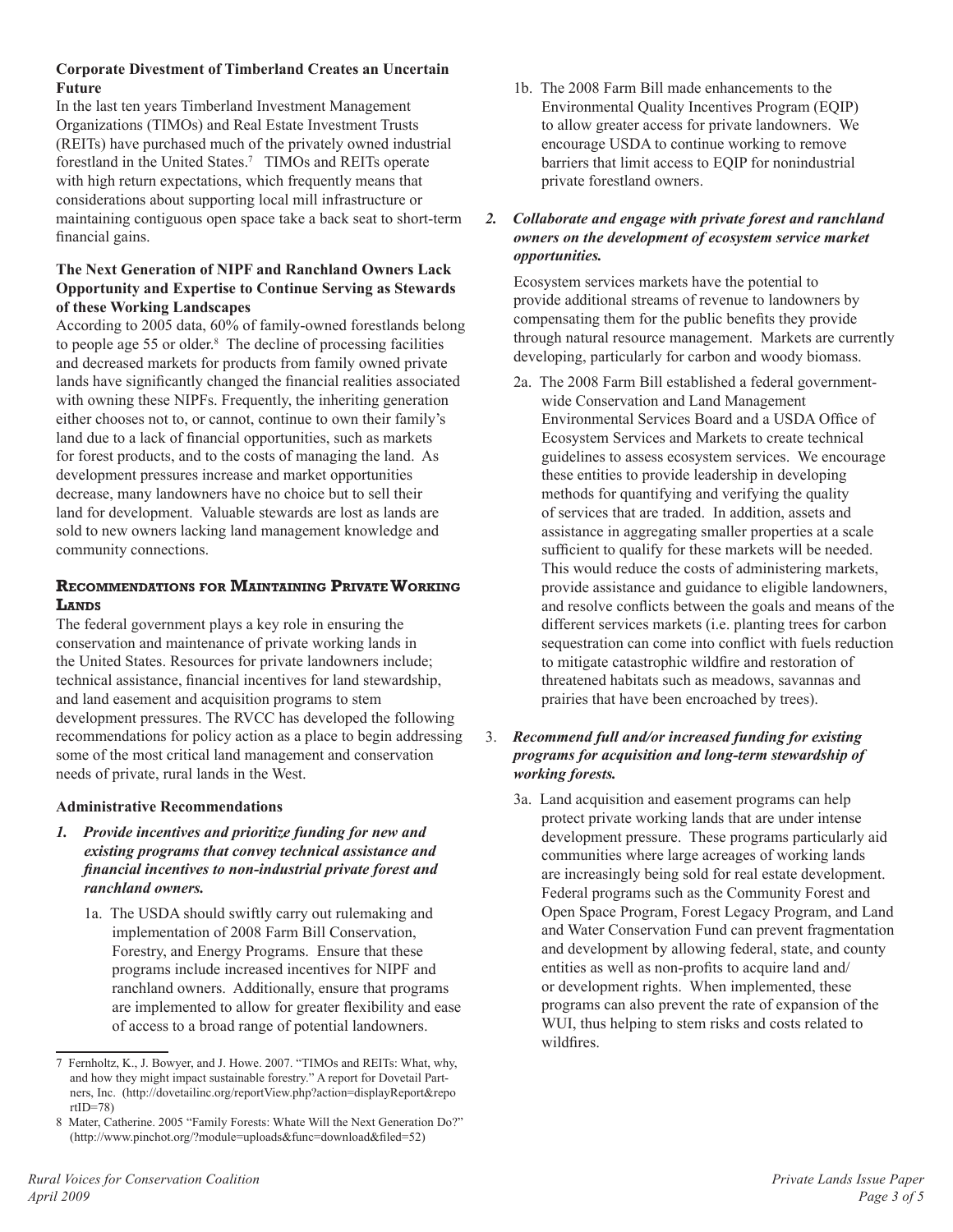# **Prioritize Funding for the Following Key Technical Assistance and Acquisition Programs**

- 1. Community Forest and Open Space Program
- 2. Community Wood Energy Program
- 3. Environmental Quality Incentive Program
- 4. Farm and Ranch Land Protection Program
- 5. Forest Legacy Program
- 6. Forest Stewardship Program
- 7. Land and Water Conservation Fund Program

# *4. Support the development and implementation of community forests and ranchlands.*

4a. The USDA should swiftly carry out rulemaking and implementation of the Community Forest and Open Space Conservation Program, which will support local governments, tribes and non-profit organizations by providing matching grants for full fee acquisition of threatened forestlands that provide important community benefits. This program will also provide technical assistance to develop and implement community management plans for each new community forest.

#### **Legislative Recommendations**

- *1. Provide incentives and prioritize funding for new and existing programs that convey technical assistance and financial incentives to non-industrial private forest and ranchland owners.*
	- 1a. Identify a new mechanism for funding emergency fire suppression activities so that the Forest Service can begin to reestablish adequate and reliable funding for other vital land management programs, including those that assist private forest landowners in stewarding and conserving their lands. This could be accomplished by doing the following:
		- i. Create a separate account that would provide funds for the largest and most destructive of fires that currently consume the largest percentage of the Forest Service's fire management budget.
		- ii. Replace the 10-year rolling average with a more predictive statistical modeling approach that utilizes current weather, drought, and fuel load as well as fire history and other data to project the extent of wildland fire on the landscape and economic modeling to predict the funding needed to address it.
		- 1b. Prioritize funding for the Forest Stewardship Program, a programwithin the Forest Service State and Private Forestry division that assists NIPF land owners to achieve long-term forest management.

1c. Prioritize funding for the Farm and Ranch Land Protection Program, a program within the U.S. Natural Resources Conservation Service that provides matching funds for the purchase of development rights to help keep productive farm and ranchland in agricultural uses.

#### *2. Collaborate with private forest and ranchland owners on the development of ecosystem service market opportunities.*

- 2a. When developing national, renewable energy policy, use a definition of renewable biomass that includes materials from private and public land. The 2007 Energy Independence and Security Act (EISA) limits the use of merchantable trees to those coming from tree plantations on private lands. Only logging residues and pre-commercial trees can be used from naturally-regenerated private forestlands. A new definition should be developed that is flexible enough to utilize sustainably produced woody biomass from all ownerships and regions where it is an appropriate and sustainable management activity.
- 2b. Establish markets for forest and range carbon-offsets that encourage broad and diverse participation, provide access and opportunity for rural communities, and clearly address issues related to project scale, sustainability, and benefits to local communities. Encourage voluntary systems and eventually move into regulated systems.
- 2c. Provide funding in FY2010 and beyond for the Community Wood Energy Program, a new program included in the Food, Conservation and Energy Act of 2008. (See the RVCC Biomass issue paper for more details.)

#### *3. Fund existing programs for acquisition and long-term stewardship of working forests.*

- 3a. Provide robust funding for the USDA Forest Service, State and Private Forestry Forest Legacy Program. This program assists states in conserving private forestlands through public acquisition or purchase of development rights.
- 3b. Provide robust funding for the DOI National Park Service Land and Water Conservation Fund. This program provides money for the acquisition of lands for parks, wildlife refuges, and other conservation lands.
- 3c. Provide funding in FY2010 and beyond for the Community Forests and Open Space Conservation Program, a new program included in the Food, Conservation and Energy Act of 2008.
- 3d. Restructure tax codes to more effectively encourage private industrial landowners to retain their lands in long term ownership as an alternative to divesting working lands for development purposes.